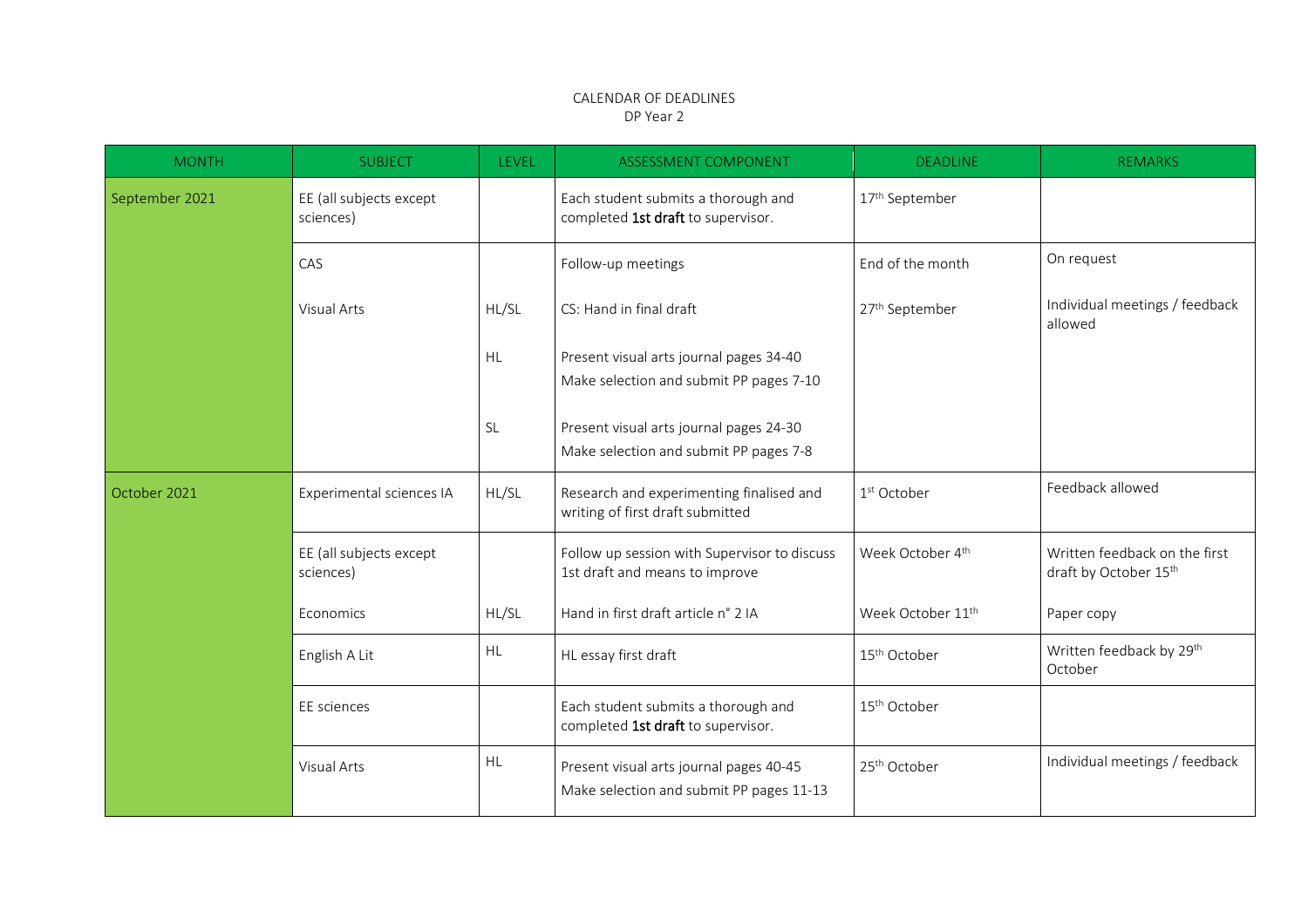|               | Visual Arts                           | SL        | Present visual arts journal pages 30-35<br>Make selection and submit PP pages 9-10  | 25 <sup>th</sup> October                                         | Individual meetings / feedback                                |
|---------------|---------------------------------------|-----------|-------------------------------------------------------------------------------------|------------------------------------------------------------------|---------------------------------------------------------------|
|               |                                       |           | All Saints holidays: October 30 <sup>th</sup> to November 7 <sup>th</sup> 2021      |                                                                  |                                                               |
| November 2021 | EE sciences                           |           | Follow up session with Supervisor to discuss<br>1st draft and means to improve      | Week 8 <sup>th</sup> November LATEST                             | Written feedback on the first<br>draft by latest October 12th |
|               | History                               | HL/SL     | Hand in final version                                                               | 8 <sup>th</sup> November                                         | No more feedback                                              |
|               | EE (all subjects except<br>sciences)  |           | Final submission deadline                                                           | 15 <sup>th</sup> November                                        | EE supervisor<br>No more feedback                             |
|               | English A Lit                         | HL/SL     | IO assessment                                                                       | November/December                                                | Recorded                                                      |
|               | EE (all subjects except<br>sciences)) |           | Third meeting: Viva Voce and finalization of<br><b>RPPF</b>                         | Week of 22 <sup>nd</sup> November &<br>29 <sup>th</sup> November |                                                               |
|               | Economics                             | HL/SL     | Hand in final draft article n° 2 IA                                                 | Week of 22 <sup>nd</sup> November                                |                                                               |
|               | Visual Arts                           | HL        | Present visual arts journal pages 46-50<br>Make selection and submit PP pages 14-18 | 22 <sup>nd</sup> November                                        |                                                               |
|               |                                       | <b>SL</b> | Present visual arts journal pages 36-40<br>Make selection and submit PP pages 11-13 |                                                                  |                                                               |
|               | Experimental sciences                 | HL/SL     | Final version of exploration handed in                                              | 26 <sup>th</sup> November                                        | No more feedback                                              |
|               | Mathematics                           | HL/SL     | Exploration: Hand in final paper                                                    | 30 <sup>th</sup> November                                        | Electronic copy (PDF)                                         |
|               | <b>TOK</b>                            | All       | Hand in TOK Essay Planning Document                                                 | Week of 29 <sup>th</sup> November                                |                                                               |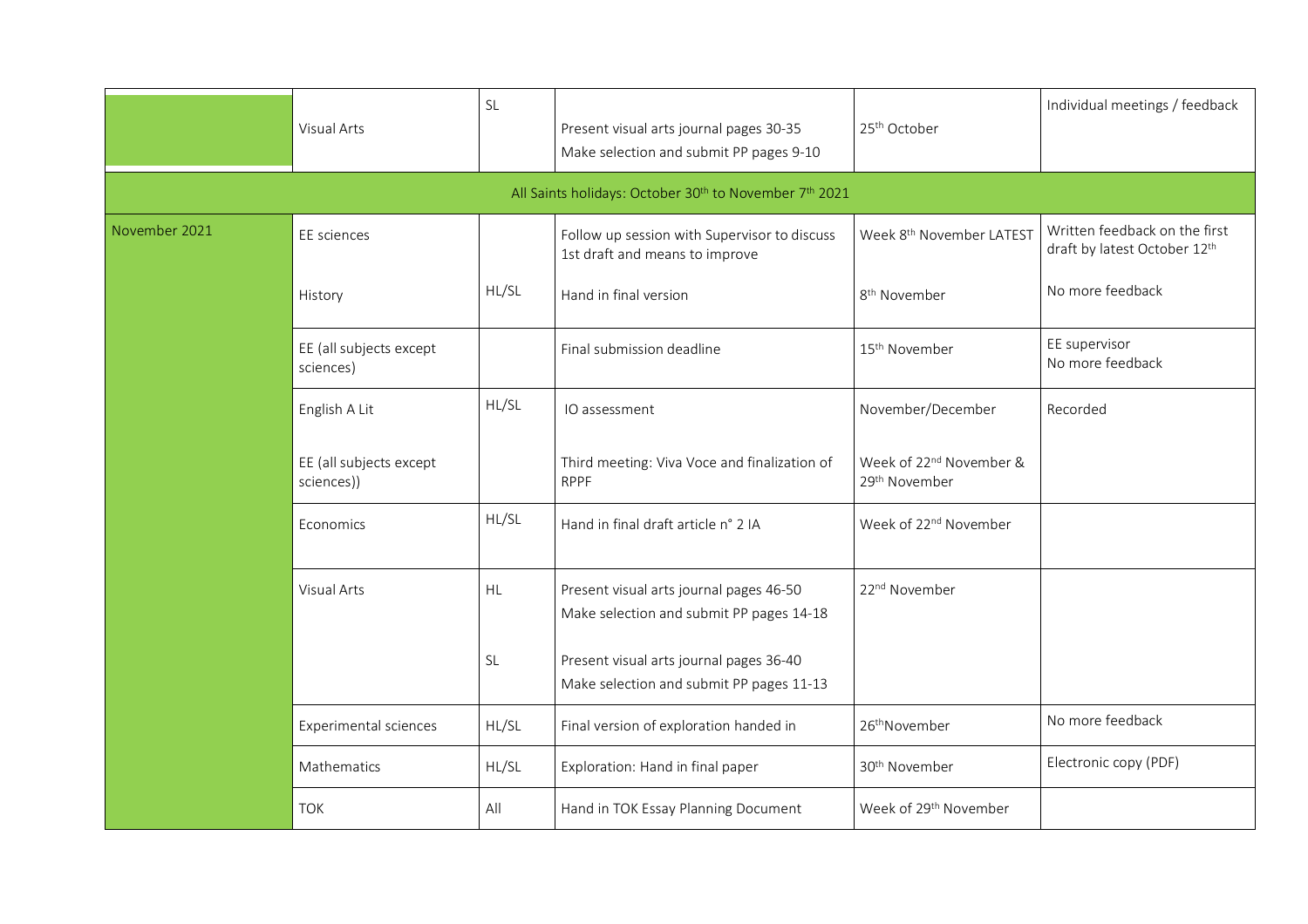|                                                            | EE (sciences)      |       | Final submission deadline                                                                                                | 6 <sup>th</sup> December            | EE supervisor                                       |
|------------------------------------------------------------|--------------------|-------|--------------------------------------------------------------------------------------------------------------------------|-------------------------------------|-----------------------------------------------------|
| December 2021                                              | Economics          | HL/SL | Hand in proposals article n° 3 IA<br>Topic:<br>Section 3: International Economics<br>or Section 4: Development Economics | Week of 6 <sup>th</sup> December    | Paper copy                                          |
|                                                            | French B           | HL/SL | Facultative training for individual orals                                                                                | mid-December (during<br>mocks week) |                                                     |
|                                                            | CAS                |       | Individual meeting with CAS coordinator                                                                                  | mid-December                        | On request                                          |
|                                                            | <b>Visual Arts</b> | HL/SL | Mock exam: Virtual Exhibition (present a<br>coherent body of work)                                                       | mid-December (during<br>mocks week) |                                                     |
|                                                            | All subjects       | HL/SL | Mock exams (second session)                                                                                              | 10th-17th December                  | Schedule issued in due time: No<br>regular classes. |
|                                                            | All subjects       | HL/SL | Mock exams (second session)                                                                                              | 10th-17th December                  | schedule issued in due time: No<br>regular classes. |
| Christmas holidays: December 18th 2021 to January 2nd 2022 |                    |       |                                                                                                                          |                                     |                                                     |
| January 2022                                               | <b>TOK</b>         | All   | Hand in 1st draft of the TOK Essay                                                                                       | Week of 3rd January                 |                                                     |
|                                                            | EE (sciences)      |       | Third meeting: Viva Voce and finalization of<br><b>RRPF</b>                                                              | Week of 3rd January                 |                                                     |
|                                                            | <b>Visual Arts</b> | HL/SL | PP pages: make selection for screens                                                                                     | 7 <sup>th</sup> January             |                                                     |
|                                                            | English A Lit      | HL    | HL Essay                                                                                                                 | 14 <sup>th</sup> January            |                                                     |
|                                                            |                    |       |                                                                                                                          |                                     |                                                     |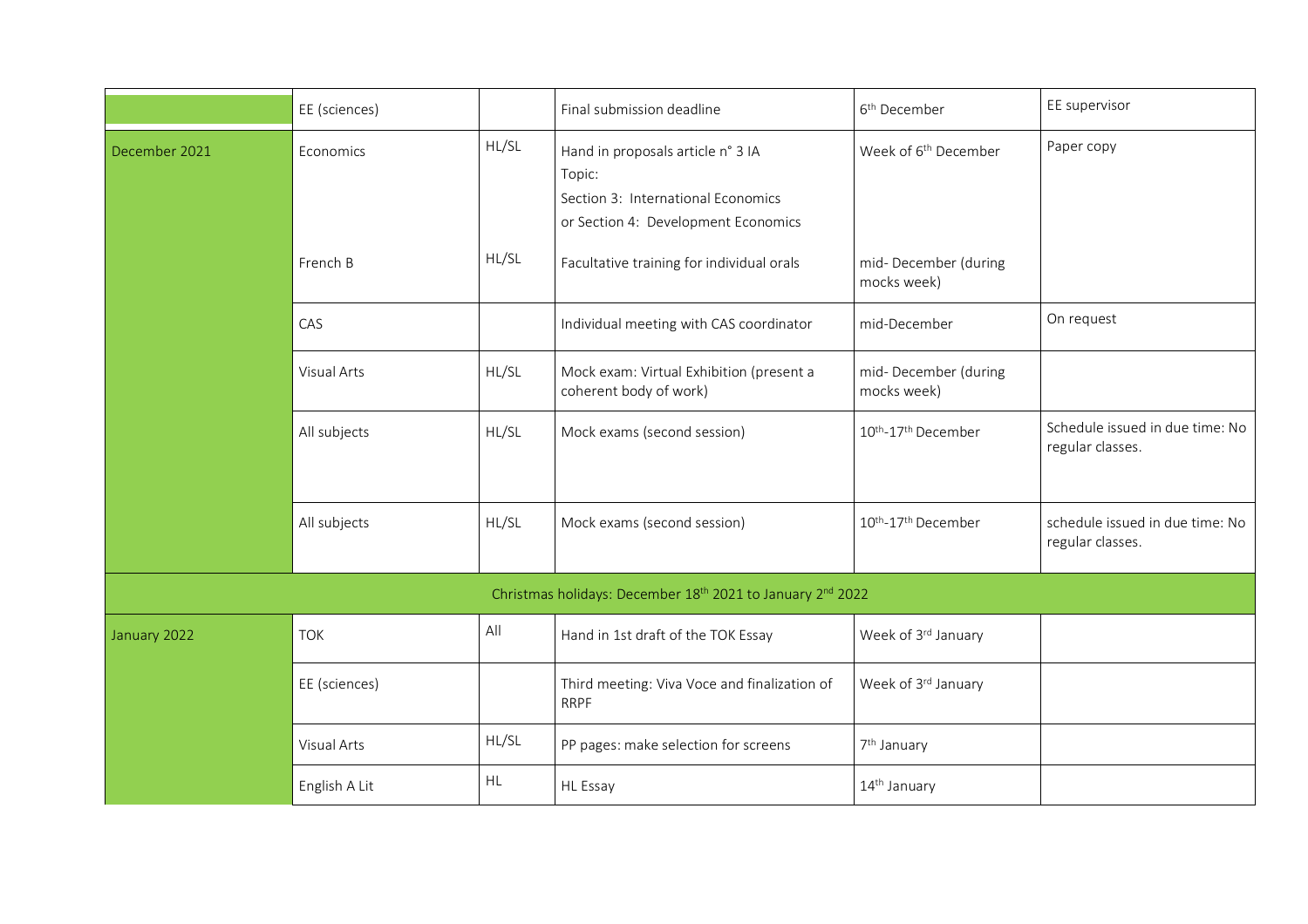|          | French B                                                                       | HL/SL                  | Individual oral examination (audio recording)                                                                  | Weeks of 10 <sup>th</sup> and 17 <sup>th</sup><br>January | individual schedule |  |
|----------|--------------------------------------------------------------------------------|------------------------|----------------------------------------------------------------------------------------------------------------|-----------------------------------------------------------|---------------------|--|
|          | Visual Arts                                                                    | <b>HL</b><br><b>SL</b> | PP pages: Submit screens 1 to 12<br>PP pages: Submit screens 1 to 8                                            | 24 <sup>th</sup> January                                  |                     |  |
|          | Economics                                                                      | HL/SL                  | Hand in first draft article n° 3 IA                                                                            | Week of 24 <sup>th</sup> January                          |                     |  |
|          |                                                                                |                        | End of semester 3: beginning of February 2022 – The final marks for semester 3 will be issued a few days later |                                                           |                     |  |
| February | <b>TOK</b>                                                                     | All                    | <b>Presentation Planning Document TK/PPD</b>                                                                   | 1 <sup>st</sup> February                                  |                     |  |
|          | <b>Visual Arts</b>                                                             | HL/SL                  | PP: amended; removal of art-making forms<br>table requirements and penalties                                   | 11 <sup>th</sup> February                                 |                     |  |
|          |                                                                                | <b>HL</b>              | Submit screens 13 to 25<br>Submit selection of resolved artworks (7-10)                                        |                                                           |                     |  |
|          |                                                                                | <b>SL</b>              | Submit screens 9 to 18<br>Submit selection of resolved artworks (4-6)                                          |                                                           |                     |  |
|          | Carnival holidays: February 12 <sup>th</sup> to February 20 <sup>th</sup> 2022 |                        |                                                                                                                |                                                           |                     |  |
|          | German B                                                                       | HL/SL                  | Individual oral examination (audio recording)                                                                  | 21st February - 25th<br>February                          | Individual schedule |  |
|          | <b>TOK</b>                                                                     | All                    | Hand in the final paper of TOK Essay + TK/PPF                                                                  | 25 <sup>th</sup> February                                 | Electronic copy     |  |
|          | Economics                                                                      | HL/SL                  | Hand in final draft article n° 3 IA                                                                            | 25 <sup>th</sup> February                                 |                     |  |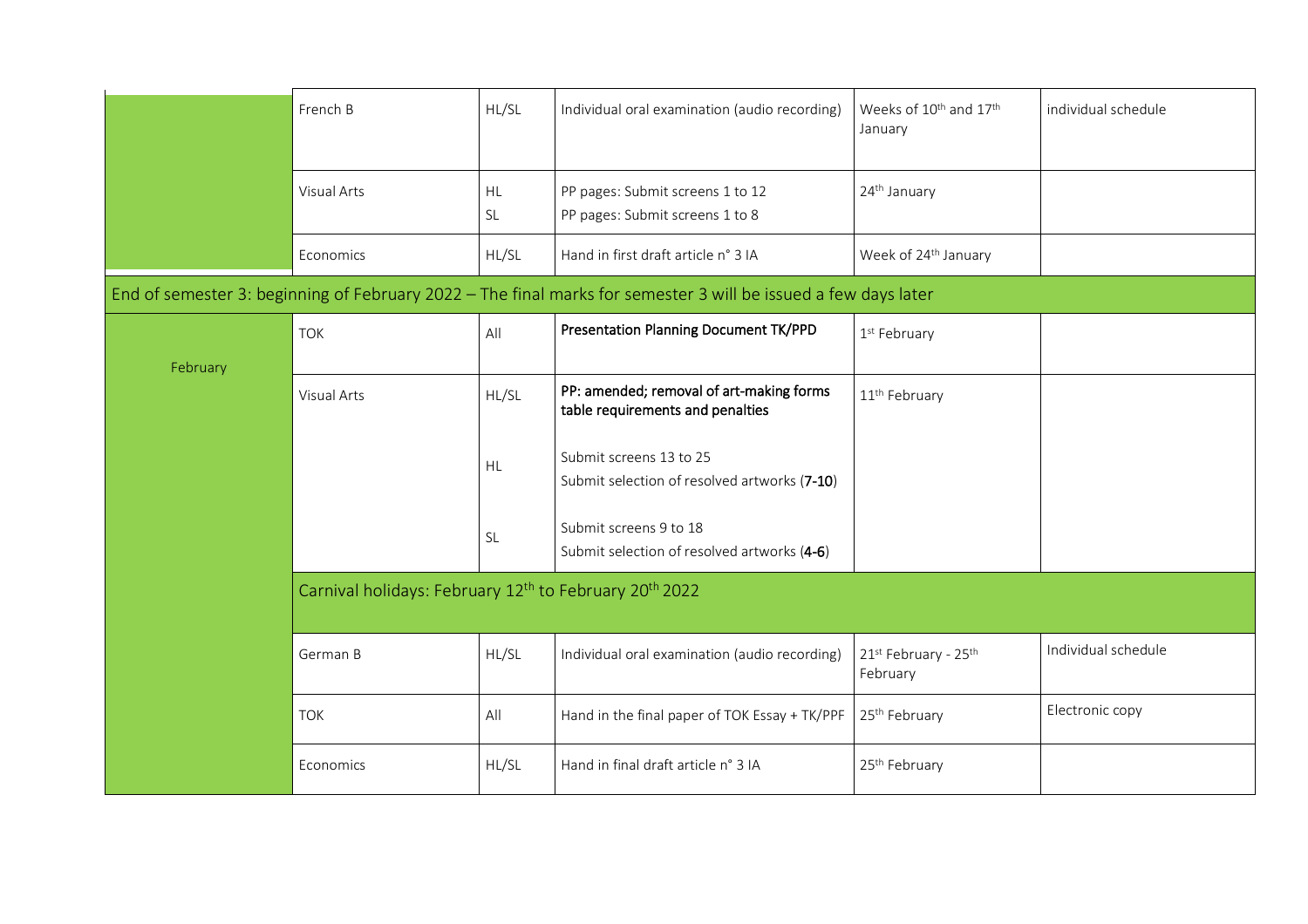|                                                                    | Visual Arts  | HL/SL     | Submit exhibition texts                                                                                                                                                                             | 1 <sup>st</sup> March                        |                                                     |
|--------------------------------------------------------------------|--------------|-----------|-----------------------------------------------------------------------------------------------------------------------------------------------------------------------------------------------------|----------------------------------------------|-----------------------------------------------------|
|                                                                    |              | HL        | Submit 7-10 artworks<br>Submit rationale (max. 700 words)                                                                                                                                           |                                              |                                                     |
|                                                                    |              | <b>SL</b> | Submit 4-6 artworks<br>Submit rationale (max. 400 words)                                                                                                                                            |                                              |                                                     |
|                                                                    |              | HL/SL     | <b>EXHIBITION</b>                                                                                                                                                                                   | 18 <sup>th</sup> March                       |                                                     |
| <b>March 2022</b>                                                  | <b>TOK</b>   | All       | Presentations + final TK/PPD                                                                                                                                                                        | 21st February - 11th March                   | Individual schedule                                 |
|                                                                    | CAS          |           | Make copies of the progress forms,<br>journal/reflection forms and summary forms<br>for the records<br>Turn progress forms, journal/reflection forms<br>and summary forms in to the CAS coordinator | Before 24 <sup>th</sup> March                |                                                     |
|                                                                    | All subjects | HL/SL     | Mock exams                                                                                                                                                                                          | March 25 <sup>th</sup> to April 1st          | Schedule issued in due<br>time: No regular classes. |
|                                                                    | All subjects | HL/SL     | Mock exams                                                                                                                                                                                          | March 25 <sup>th</sup> to April 1st          | Schedule issued in due time:<br>No regular classes. |
| Easter Break: April 2 <sup>nd</sup> to April 18 <sup>th</sup> 2022 |              |           |                                                                                                                                                                                                     |                                              |                                                     |
| April 2022                                                         | All subjects | HL/SL     | Final exams                                                                                                                                                                                         | 28 <sup>th</sup> April -20 <sup>th</sup> May | Official dates to be confirmed<br>by IBO            |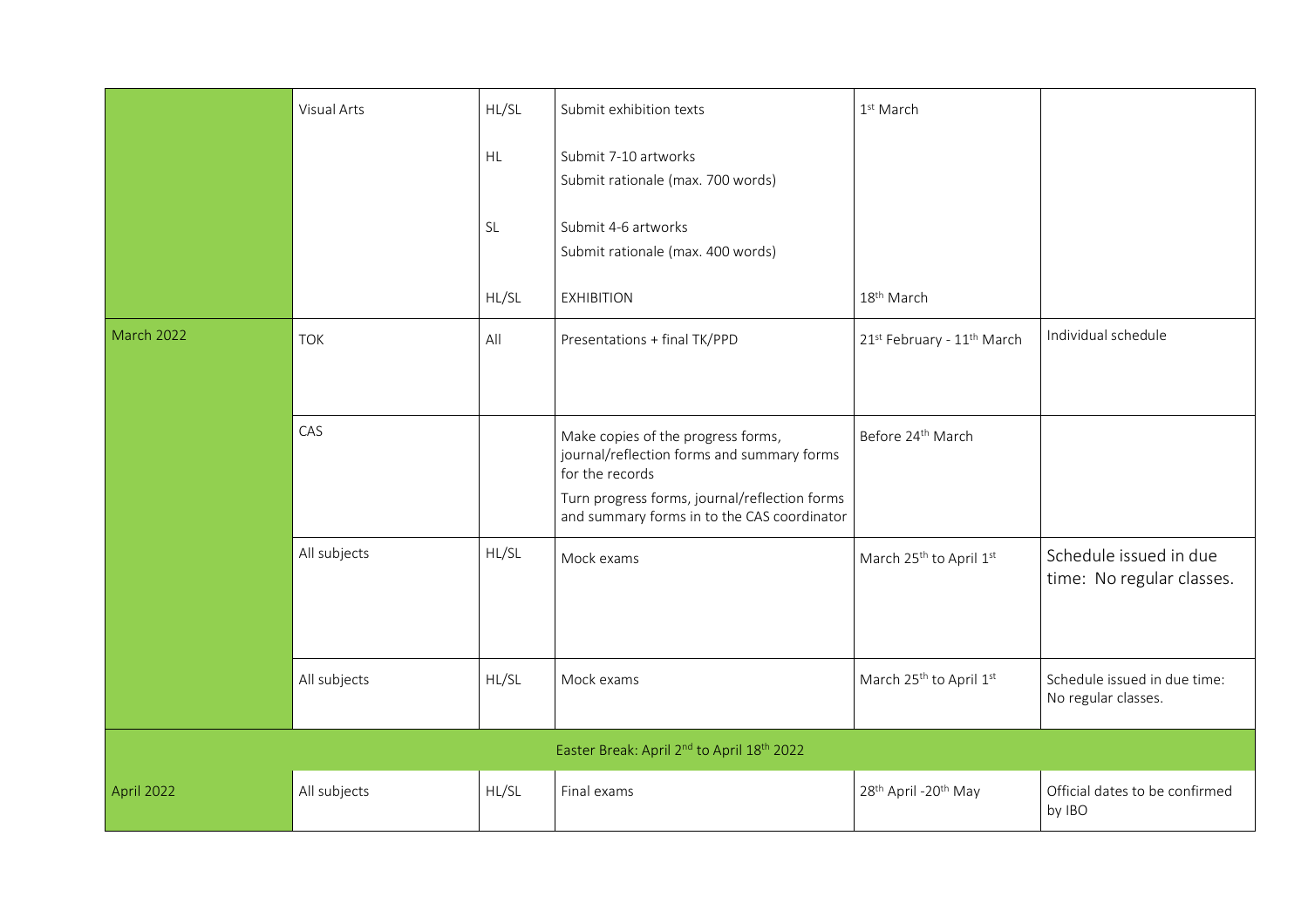| <b>July 2022</b> | Results are made available to candidates via the IB public website, at 3 pm on 6 <sup>th</sup> July 2022 (https://candidates.ibo.org). MEN and AL issue legalized pro-<br>forma diploma usable for university admission |
|------------------|-------------------------------------------------------------------------------------------------------------------------------------------------------------------------------------------------------------------------|
|                  | Registration for retakes (July 15 <sup>th</sup> 2022)                                                                                                                                                                   |
| September 2022   | IBO sends IB Diplomas to schools: students collect them at the beginning of September                                                                                                                                   |

## General Remarks

- Mandatory deadlines may be rectified /changed by the DP coordinator and International classes coordinator ONLY

- All assignments are uploaded electronically on IBIS. Always keep electronic copies and make backups.

- Save your electronic copies as follows: SUBJECT\_CANDIDATENUMBER.pdf (eg. MATHHL\_004161\_0007.pdf)

- If requested, print out first drafts before handing them in to teachers: it saves time for teachers/supervisors!

- Regular tests are not included in this calendar; which contains:

1. Deadlines for IAs (written work): Hand in …

- a. English A HL essay
- b. Extended essay;
- c. Theory of knowledge essays;
- d. History: Historical investigation;
- e. Economics: Portfolio;
- f. Biology, Chemistry and Physics: Experimental investigations form 4/PSOW;
- g. Mathematics: Exploration
- h. Visual Arts submissions

2. Individual Orals & Presentations

- a. English A: IO
- b. French B & German B: IO
- c. TOK: presentation